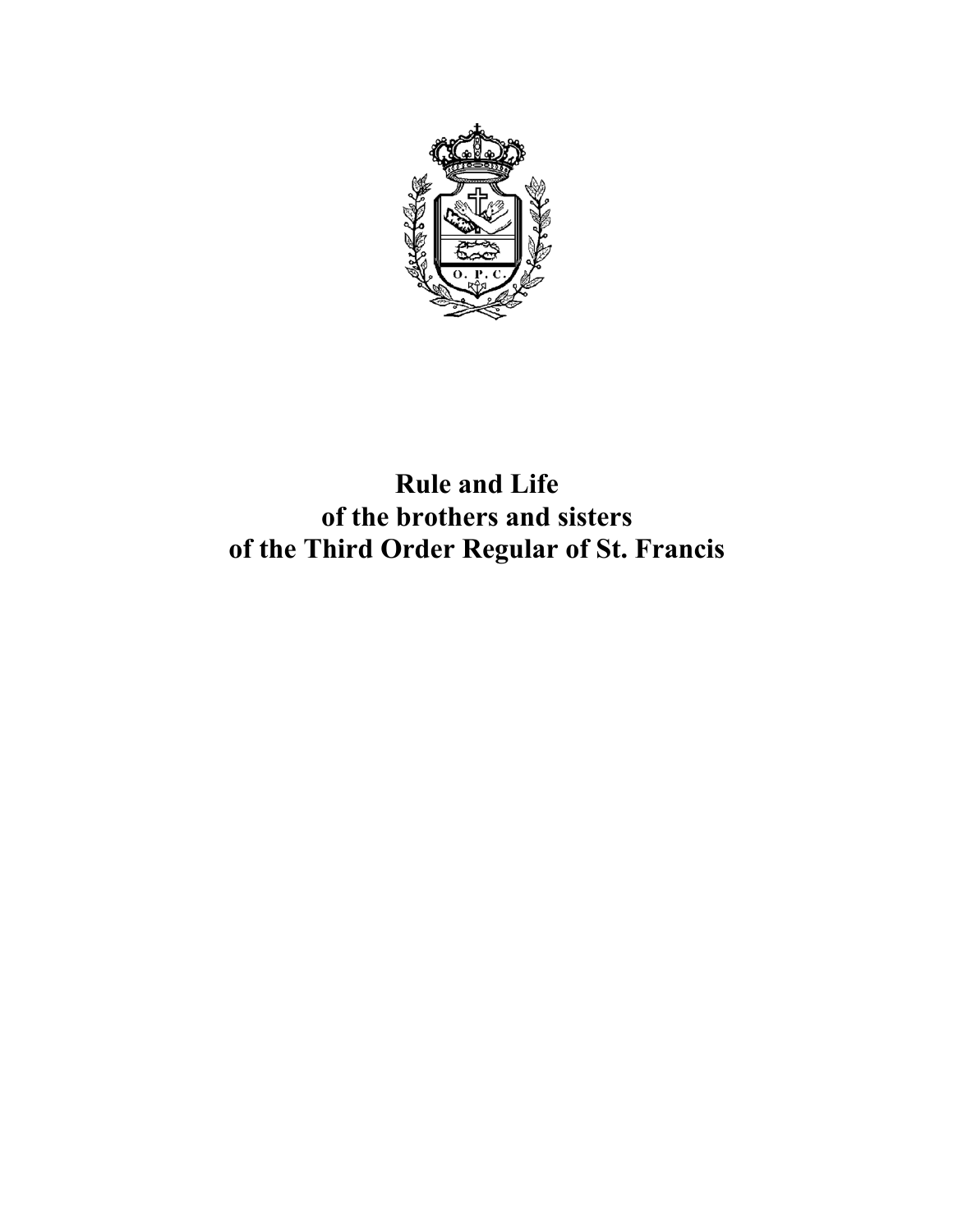#### **JOHN PAUL II As a Perpetual Memorial**

Much as in past centuries, the Franciscan ideal of life even in our times continually draws many men and women desirous of evangelical perfection and thirsting for the kingdom of God. Inspired by the example of Saint Francis of Assisi, the members of the Third Order Regular set forth to follow Jesus Christ by living in fraternal communion, professing the observance of the evangelical counsels of obedience, poverty and chastity in public vows, and by giving themselves to innumerable expressions of apostolic activity. To actualize in the best way possible their chosen way of life, they dedicate themselves unreservedly to prayer, strive to grow in fraternal love, live true penance and cultivate Christian self-denial.

Since these very elements and motives for living the Franciscan ideal are clearly present in "The Rule and Life of the Brothers and Sisters of the Third Order Regular of Saint Francis", and since they are clearly in accord with the genuine Franciscan spirit, We, in the fullness of Our apostolic authority, determine, declare and order that the present Rule have the force and importance to illustrate to the Brothers and Sisters this authentic meaning of the Franciscan life, while bearing in mind what Our Predecessors Leo X and Pius X, with the Apostolic Constitutions Inter cetera and *Rerum condicio* presented on this matter in their own times.

Since We know how diligently and assiduously this "Rule and Life" has traveled its path of "aggiornamento" and how fortuitously it arrived at the desired convergence of different points of view through collegial discussion and consultation, proposals and studied amendments, for this very reason with well-founded hope. We trust that the longed for fruits of renewal will be brought to full realization.

We decide, moreover, that this Our decision have force from this moment on and be effectively binding both in the present and the future, everything to the contrary notwithstanding.

Given at Rome, at Saint Peter's under the ring of the Fisherman, on the 8th day of December, 1982, the fifth year of Our Pontificate.

> Augustinus Card. Casaroli, *Prefect for Public Affairs of the Church*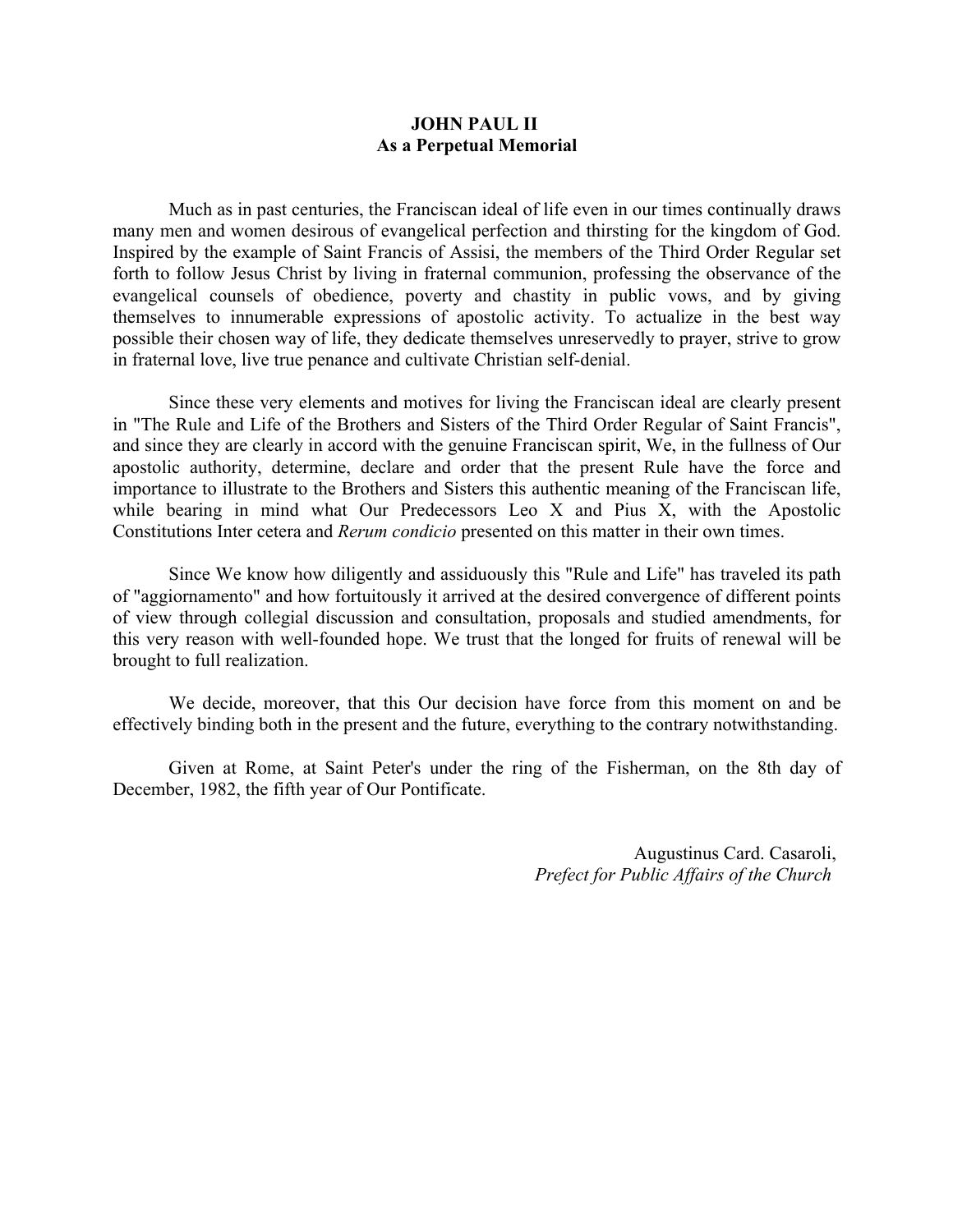# **The beginning of the Rule and the Life of the brothers and sisters of the Third Order Regular of St. Francis**

#### **Words of St. Francis to his followers**

(Letter to the Faithful I, 1-19)

All who love the Lord with their whole heart, with their whole soul and mind, and with all their strength, (cf Mk 12:30) and love their neighbors as themselves, (cf Mt 22:39) and who despise the tendency in their humanity to sin, receive the Body and Blood of our Lord Jesus Christ and bring forth from within themselves fruits worthy of true penance.

How happy and blessed are these men and women when they do these things, and persevere in doing them because "the Spirit of the Lord will rest upon them" (cf Is 11:12) and the Lord will make His home and "dwelling place with them" (cf Jn 14:23). They are the children of the Heavenly Father (cf Mt 5:45) whose works they do. They are the spouses, brothers and mothers of Our Lord Jesus Christ. (cf Mt 12:50).

We are his spouses when the faithful soul is united by the Holy Spirit with Our Lord Jesus Christ. We are brothers when we do the "will of the Father who is in Heaven" (cf Mt 12:50). We are mothers when we bear Him in our hearts and bodies (cf 1 Co 6:20) with divine love and with pure and sincere consciences; and we give birth to him through a holy life which should enlighten others because of our example (Mt 5:16).

How glorious it is to have so holy and great a Father in Heaven; and to have such a beautiful and admirable Spouse, the Holy Paraclete; and to have a Brother and Son, so holy, beloved, blessed, humble, peaceful, sweet, lovable, and desirable over all things: Our Lord Jesus Christ who gave up his life for his sheep (cf Jn 10:15) and prayed to the Father, saying: "Holy Father, keep in your name (Jn 17:11) those whom You gave Me in the world; they are Yours and You gave them to Me" (Jn 17:6). And "the word which You gave Me I gave to them, and they accepted it and truly believed that it came forth from You. And they have accepted that You sent Me" (Jn 17:8). I pray for them and "not for the world" (Jn 17:9). Bless them and "sanctify them" (Jn 17:17). 1 "sanctify Myself for their sakes" (Jn 17:19). "I do not pray only for these but also for those who, through their word, will believe in Me" (Jn 17:20), may they be holy "in oneness as We are" (Jn 17:11). Father, I wish that "where I am they too may be and that they may see My glory (Jn 17:24) in Your kingdom" (Mt 20:21).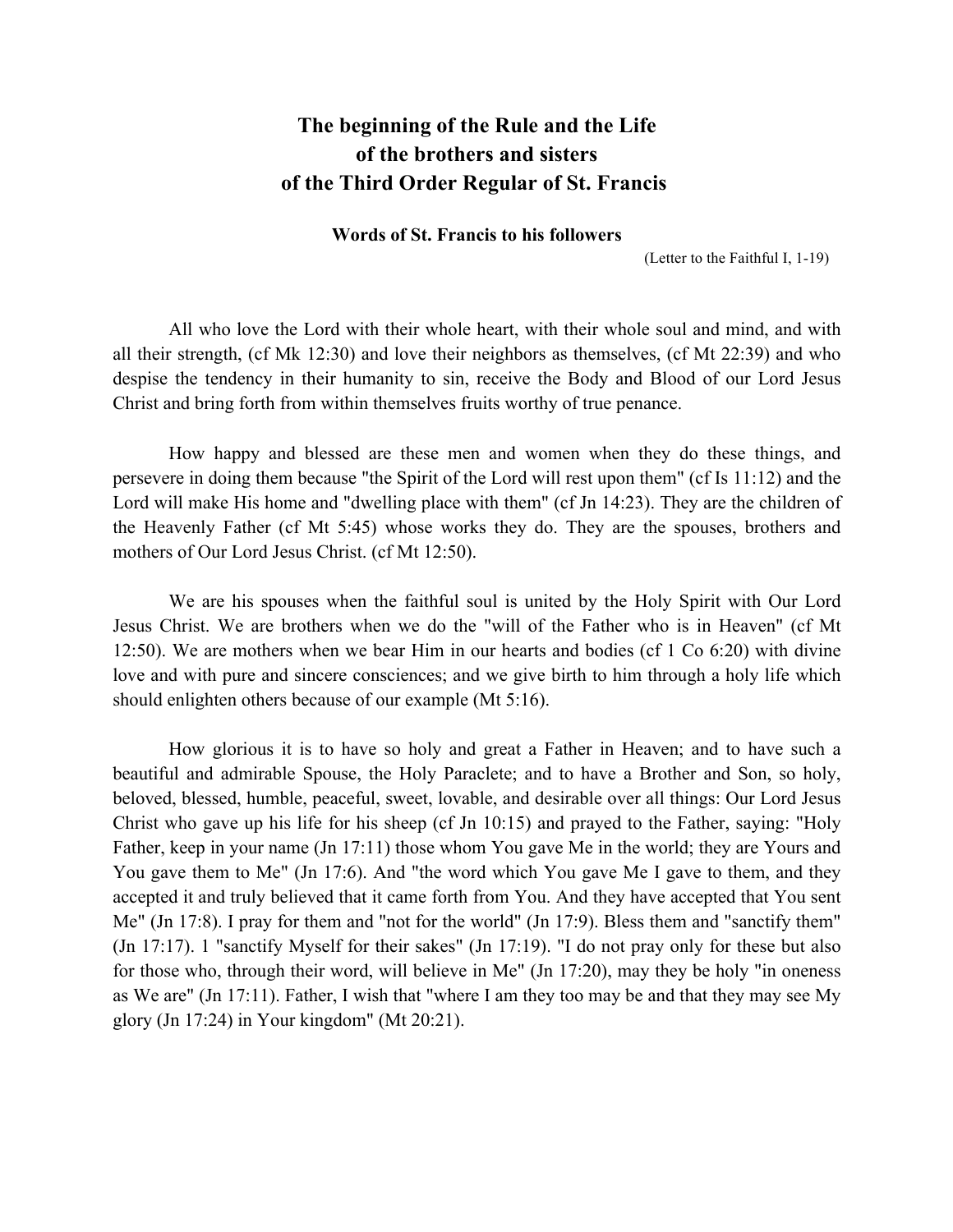# **In the name of the Lord! Here begins the Rule and Life of the brothers and sisters of the Third Order Regular of St. Francis of Assisi**

#### **Our Identity**

1. The form of life of the Brothers and Sisters of the Third Order Regular of Saint Francis is this: to observe the Holy Gospel of Our Lord Jesus Christ by living in obedience, in poverty and in chastity<sup>1</sup>.

Following Jesus Christ after the example of St. Francis<sup>2</sup>, let them recognize that they are called to make greater<sup>3</sup> efforts in their observance of the precepts and counsels of Our Lord Jesus Christ<sup>4</sup>. Let them deny themselves as each has promised the Lord<sup>5</sup>.

2. With all in the holy Catholic and apostolic Church who wish to serve the Lord, the brothers and sisters of this order are to persevere in true faith and penance.

They wish to live this evangelical conversion of life in a spirit of prayer, of poverty, and of humility.

Therefore, let them abstain from all evil and persevere to the end<sup> $6$ </sup> in doing good because God the Son Himself will come again in glory and will say to all who acknowledge, adore and serve Him in sincere repentance: "Come blessed of my Father, take possession of the kingdom prepared for you from the beginning of the world"<sup>7</sup>.

3. The sisters and brothers promise obedience and reverence to the Pope and the Holy Catholic Church<sup>8</sup>.

In this same spirit they are to obey those called to be ministers and servants of their own fraternity<sup>9</sup>.

And wherever they are, or in whatever situation they are in, they should diligently and fervently show reverence and honor to one another $10$ .

They should also foster unity and communion with all the members of the Franciscan family.

 $1$  Rule of 1223, 1:1

 $2$  Spirit of St. Francis (not literal)

 $32<sup>nd</sup>$  Letter to the Faithful 36

<sup>4</sup> 2nd Letter to the Faithful 38

 $5$  2<sup>nd</sup> Letter to the Faithful 50

 $6$  Rule 1221, 21:9

<sup>7</sup> Rule 1221, 23:4

<sup>8</sup> Rule 1223, 1:2

 $9^9$  Rule 1221, 1:3

<sup>&</sup>lt;sup>10</sup> Rule 1221, 7:19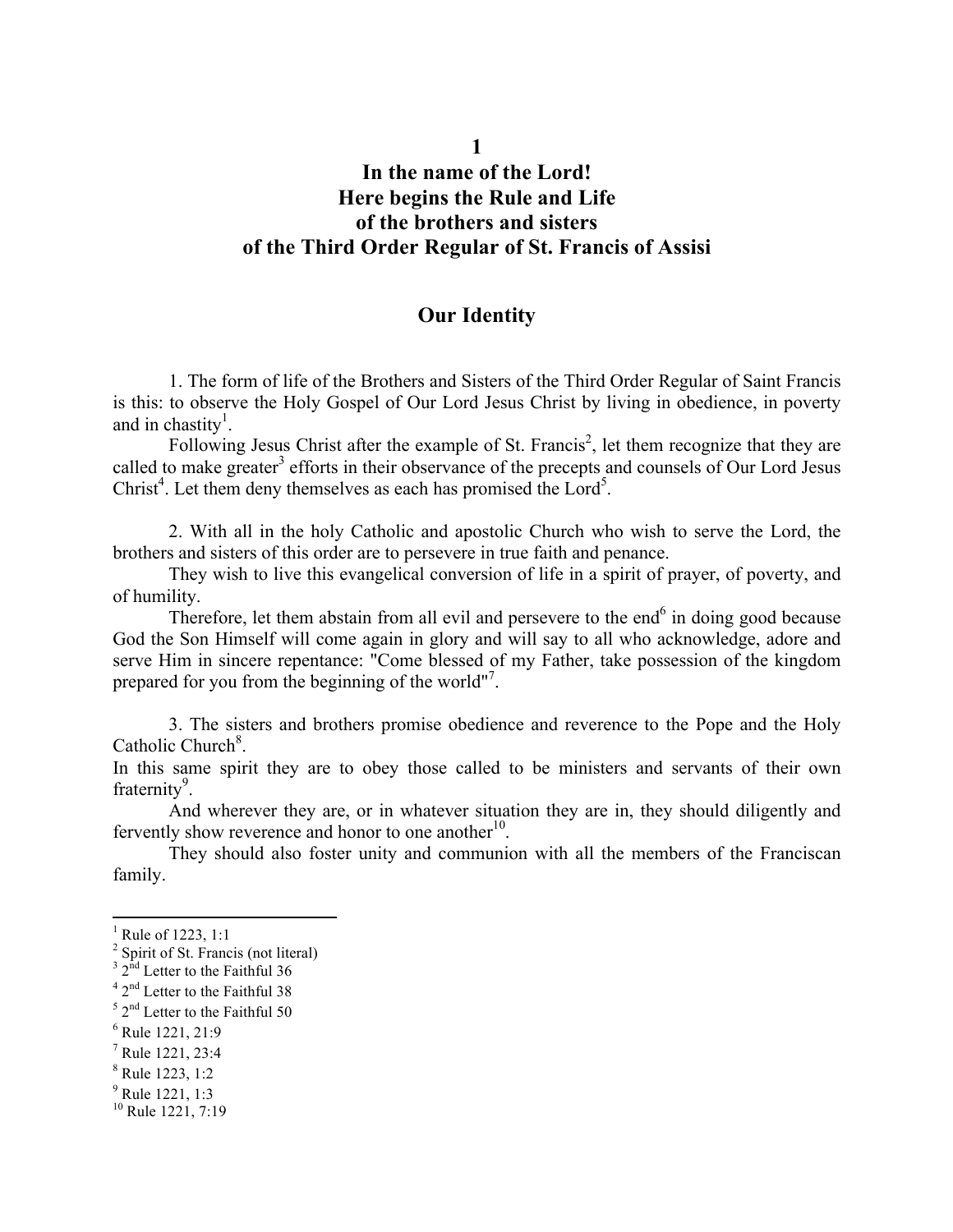### **2 Acceptance into this Life**

4. Those who through the Lord's inspiration come to us desiring to accept this way of life are to be received kindly. $11$ 

At the appropriate time, they are to be presented to the ministers of the fraternity who hold responsibility to admit them.<sup>12</sup>

5. The ministers shall ascertain that the aspirants truly adhere to the Catholic faith and the Church's sacramental life. $13$ 

If they are found to have a vocation, they are to be initiated into the life of the fraternity. Let everything pertaining to this gospel way of life be explained to them,<sup>14</sup> especially these words of the Lord: "If you wish to be perfect, go and sell all your possessions and give to the poor. You will have treasure in heaven. Then come, follow Me."<sup>15</sup> And "if anyone wishes to follow Me, let him deny himself, take up his cross, and follow Me".16

6. Led by the Lord, let them begin a life of penance, conscious that all of us must be continuously and totally converted to the Lord.

As a sign of their conversion and consecration to gospel life, they are to clothe themselves plainly and to live in simplicity. $17$ 

7. When their initial formation is completed, they are to be received into obedience promising to observe this life and rule always.<sup>18</sup>

Let them put aside all attachment as well as every care and worry. Let them only be concerned to serve, love, adore, and honor the Lord God, as best they can, with singleheartedness and purity of intention.<sup>19</sup>

8. Within themselves, let them always make a dwelling place and home for the Lord God Almighty, Father, Son and Holy Spirit,<sup>20</sup> so that, with undivided hearts, they may increase in universal love by continually turning to God and to neighbor. $21$ 

<sup>&</sup>lt;sup>11</sup> Testament of St. Francis (1226); Rule 1221, 2:1

<sup>12</sup> Rule 1223, 2:1

<sup>13</sup> Rule 1223, 2:2

<sup>&</sup>lt;sup>14</sup> Rune 1221, 2:3

<sup>15</sup> Matthew 19:21; Mark 10: 17-25; Luke 18:22

 $16$ <sup>16</sup> Matthew 16:24

<sup>&</sup>lt;sup>17</sup> Rule 1221 2:14; Old Rule for Franciscan Penitents (1221) 1:1-7; Rule for Franciscan Penitents approved by P. Niccolò IV (1289) 3:1

<sup>&</sup>lt;sup>18</sup> Rule 1223, 2:11<br><sup>19</sup> Rule 1221, 22:26<br><sup>20</sup> Rule 1221, 22:27<br><sup>21</sup> 1<sup>st</sup> Letter to the Faithful 1:5-10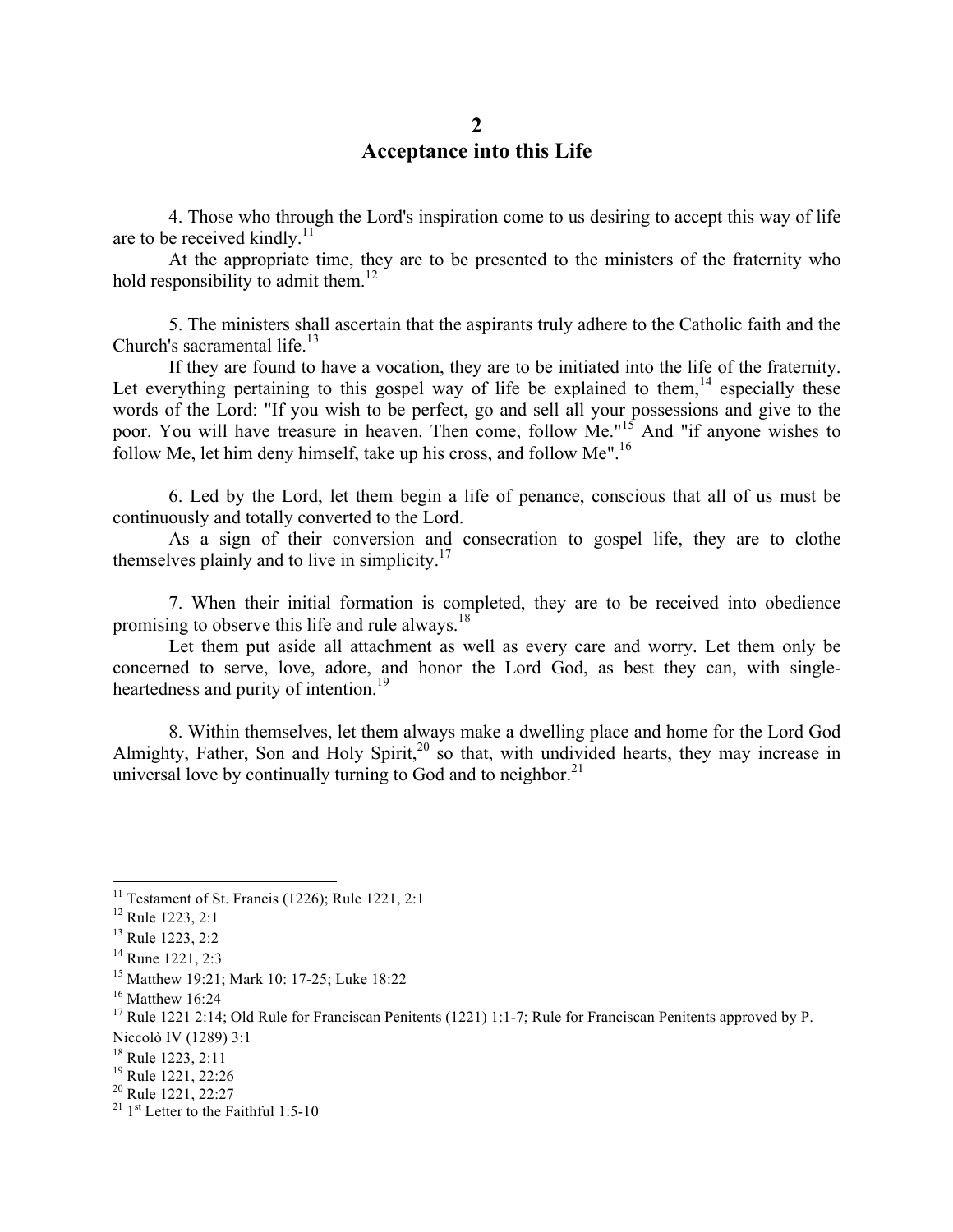### **3 The Spirit of Prayer**

9. Everywhere and in each place, and in every season and each day, the brothers and sisters are to have a true and humble faith. From the depths of their inner life let them love, honor, adore, serve, praise, bless and glorify our most high and eternal God who is Father, Son and Holy Spirit.<sup>22</sup> With all that they are, let them adore Him "because we should pray always and not lose heart"; this is what the Father desires.<sup>23</sup> In this same spirit let them also celebrate the Liturgy of the Hours in union with the whole Church.

The sisters and brothers whom the Lord has called to the life of contemplation, with a daily renewed joy, should manifest their special dedication to God and celebrate the Father's love for the world. It was He who created and redeemed us, and by His mercy alone shall save us.<sup>24</sup>

10. The brothers and sisters are to praise the Lord, the King of heaven and earth, $25$  with all His creatures<sup>26</sup> and to give Him thanks because, by His own holy will and through His only Son with the Holy Spirit, He has created all things spiritual and material and made us in His own image and likeness.<sup>2</sup>

11. Since the sisters and brothers are to be totally conformed to the Gospel, they should reflect and keep in their hearts the words of Our Lord Jesus Christ who is the word of the Father, as well as the words of the Holy Spirit which "are spirit and life"<sup>28</sup>.

12. Let them participate in the sacrifice of Our Lord Jesus Christ and receive His Body and Blood with great humility and reverence remembering the words of the Lord: "He who eats My Flesh and drinks My Blood has eternal life"<sup>29</sup>.

Moreover, they are to show the greatest possible reverence and honor for the holy Body and Blood of Our Lord Jesus Christ<sup>30</sup>, and to his most sacred name and written words<sup>31</sup>, through whom all things in heaven and on earth have been brought to peace and reconciliation with Almighty God. $32$ 

13. Whenever they commit sin the brothers and sisters, without delay, are to do penance interiorly by sincere sorrow and exteriorly by confessing their sins to a priest.<sup>33</sup> They should also do worthy deeds that manifest their repentance.<sup>34</sup>

<sup>&</sup>lt;sup>22</sup> Rule 1221, 23:11<br>
<sup>23</sup> Rune 1221, 22:30<br>
<sup>24</sup> Rule 1221, 23:8<br>
<sup>25</sup> Rule 1221, 23:1<br>
<sup>26</sup> Canticle of Creatures 3<br>
<sup>27</sup> Rule 1221, 23:1<br>
<sup>28</sup> 2<sup>nd</sup> Letter to the Faithful 3<br>
<sup>29</sup> Rule 1221, 50:5<br>
<sup>30</sup> Letter to Entir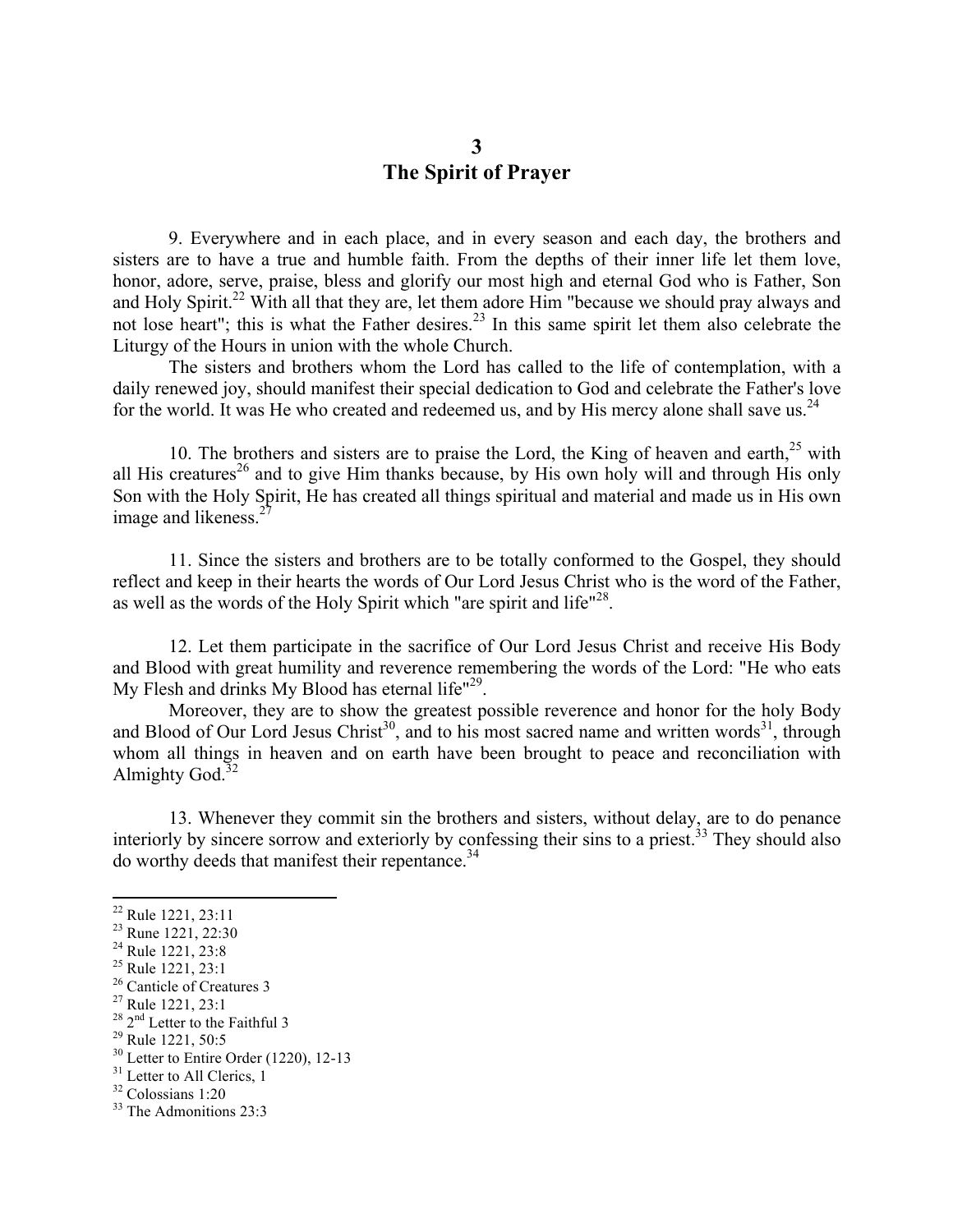They should fast<sup>35</sup> and always strive to be simple and humble, especially before God.<sup>36</sup> They should desire nothing else but our Savior,  $37$  who offered Himself in His own Blood as a sacrifice on the altar of the Cross for our sins, giving us example so that we might follow in His footsteps.<sup>38</sup>

<u> 1989 - Andrea Santa Andrea Andrea Andrea Andrea Andrea Andrea Andrea Andrea Andrea Andrea Andrea Andrea Andr</u>

<sup>&</sup>lt;sup>34</sup> 2<sup>nd</sup> Letter to the Faithful 25<br><sup>35</sup> 2<sup>nd</sup> Letter to the Faithful 32<br><sup>36</sup> 2<sup>nd</sup> Letter to the Faithful 15<br><sup>38</sup> 2<sup>nd</sup> Letter to the Faithful 11-13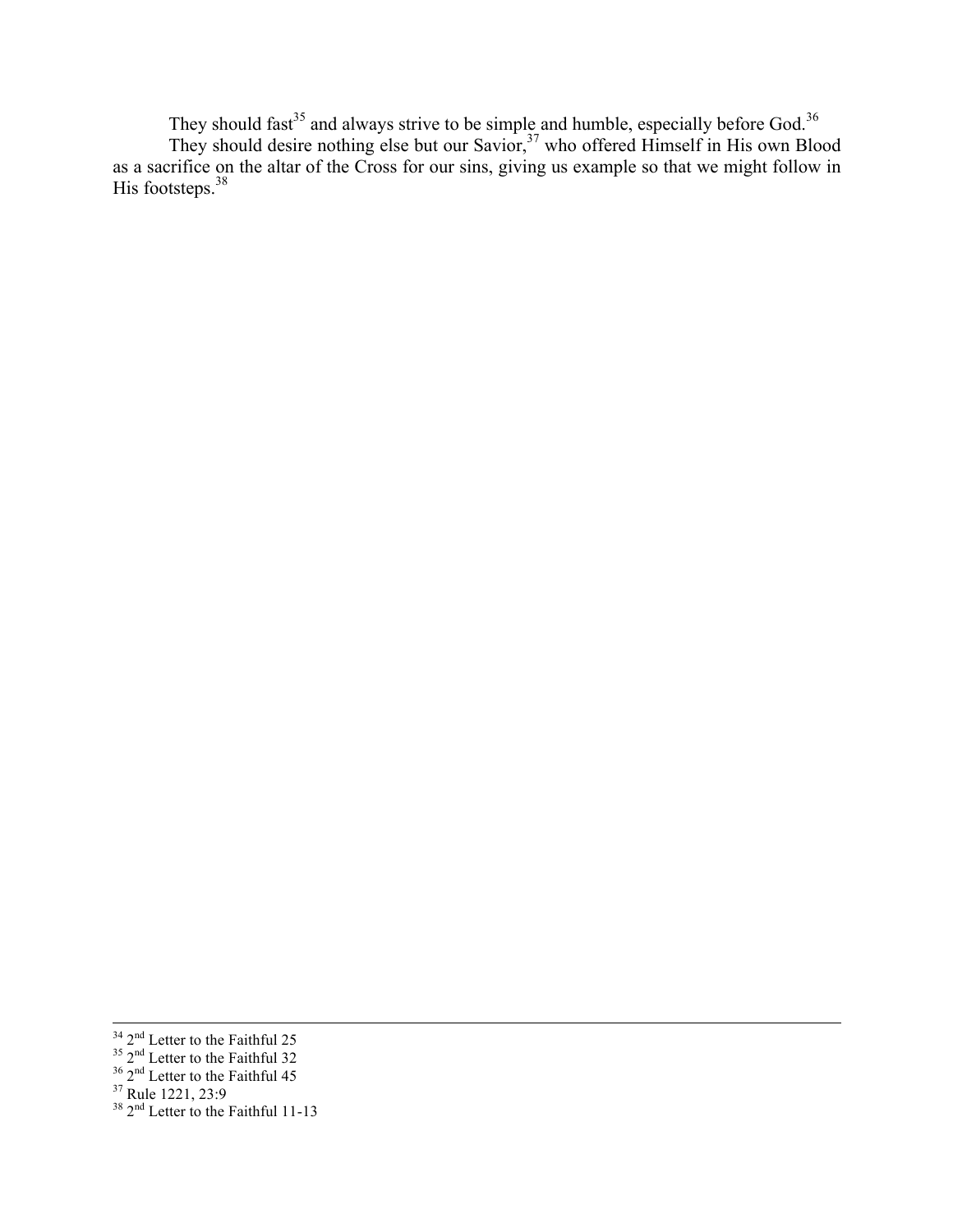#### **4**

## **The Life of Chastity for the Sake of the Kingdom**

14. Let the brothers and sisters keep in mind how great a dignity the Lord God has given them "because He created them and formed them in the image of His beloved Son according to the flesh and in His own likeness according to the Spirit<sup>"39</sup>.

Since they are created through Christ and in Christ<sup>40</sup>, they have chosen this form of life which is founded on the words and deeds of our Redeemer.

15. Professing chastity "for the sake of the kingdom of heaven"41, they are to care for the things of the Lord and "they have nothing else to do except to follow the will of the Lord and to please Him"42.

In all of their works the love of God and all people should shine forth.

16. They are to remember that they have been called by a special gift of grace to manifest in their lives that wonderful mystery by which the Church is joined to Christ her spouse<sup>43</sup>.

17. Let the brothers and sisters keep the example of the Blessed Virgin Mary, the Mother of God and of our Lord Jesus Christ, ever before their eyes. Let them do this according to the exhortation of St. Francis who held Holy Mary<sup>44</sup>, Lady and Queen, in highest veneration, since she is "the virgin made church."<sup>45</sup>

Let them also remember that the Immaculate Virgin Mary, whose example they are to follow, called herself "the handmaid of the Lord"<sup>46</sup>.

<sup>&</sup>lt;sup>39</sup> The Admonitions 5:1-8<br><sup>40</sup> Colossians 1:16-17

<sup>&</sup>lt;sup>41</sup> Matthew 19:12<br><sup>42</sup> 1 Corinthians 7:32<br><sup>43</sup> Ephesians 5:23-24<br><sup>44</sup> Refer to article 2<br><sup>45</sup> Salutations to the BVM, 1-3<br><sup>46</sup> Luke 1:38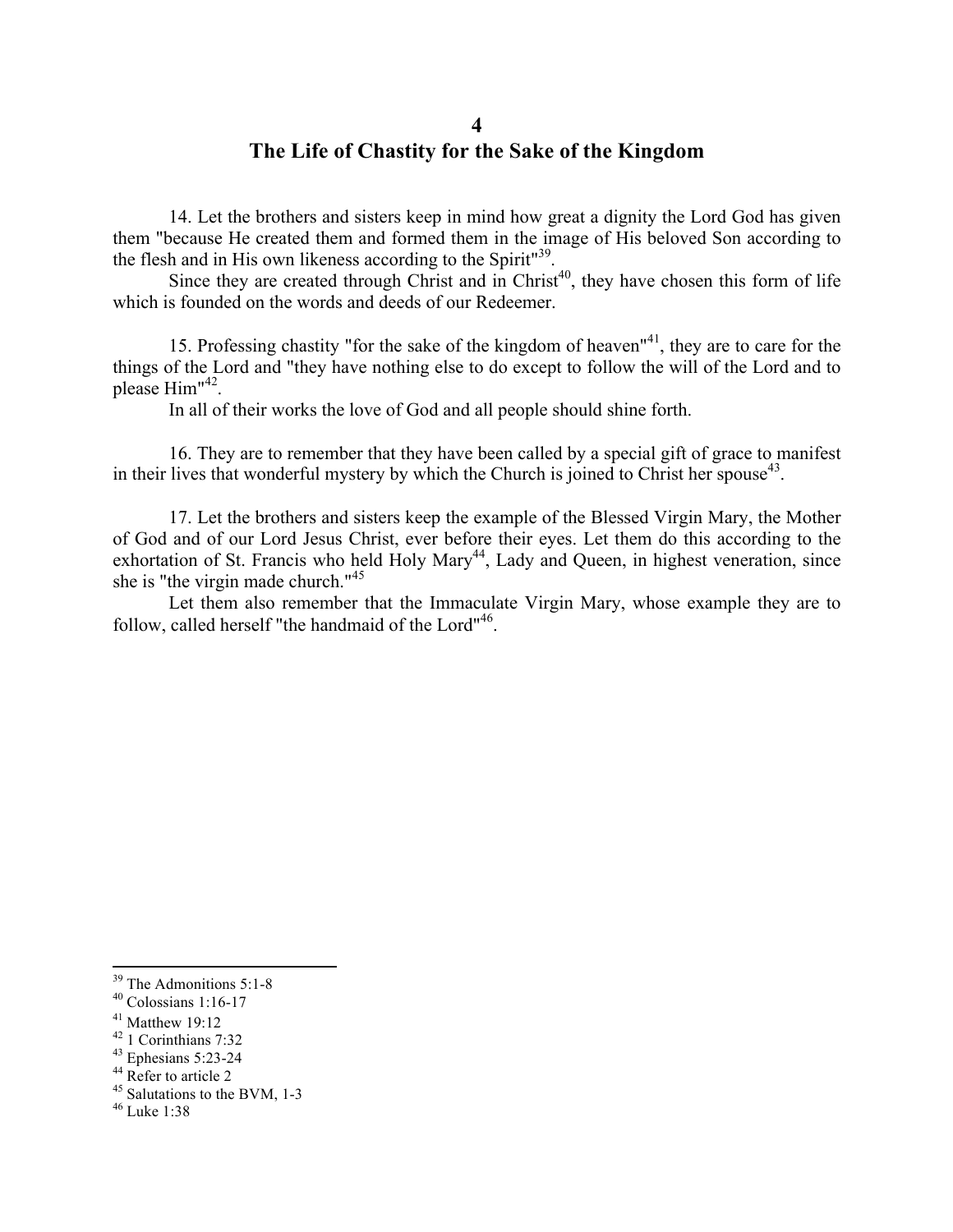#### **5 The Way to Serve and Work**

18. As poor people, the brothers and sisters to whom the Lord has given the grace of serving or working with their hands should do so faithfully and conscientiously. Let them avoid that idleness which is the enemy of the soul. But they should not be so busy that the spirit of holy prayer and devotion, which all earthly goods should foster, is extinguished.<sup>47</sup>

19. In exchange for their service or work, they may accept anything necessary for their own temporal needs and for that of their sisters or brothers. Let them accept it humbly as is expected of those who are servants of God and seekers of most holy poverty.<sup>48</sup> Whatever they may have over and above their needs, they are to give to the poor.<sup>49</sup>

And let them never want to be over others. Instead they should be servants and subjects to every human creature for the Lord's sake. $50$ 

20. Let the sisters and brothers be gentle, peaceful and unassuming, mild and humble, speaking respectfully to all in accord with their vocation.<sup>51</sup>

Wherever they are, or wherever they go throughout the world they should not be quarrelsome, contentious, or judgmental towards others.<sup>52</sup> Rather, it should be obvious that they are "joyful, good-humored," and happy "in the Lord" as they ought to be.<sup>53</sup>

And in greeting others, let them say, "The Lord give you peace."<sup>54</sup>

<sup>&</sup>lt;sup>47</sup> Rule 1223, 5:1-2<br><sup>48</sup> Rule 1223, 5:3-4<br><sup>49</sup> Rule 1221, 2:4<br><sup>50</sup> 2<sup>nd</sup> Letter to the Faithful 47<br><sup>51</sup> Rule 1223, 3:11<br><sup>52</sup> Rune 1223, 3:10<br><sup>53</sup> Rule 1221, 7:16<br><sup>54</sup> Testament 23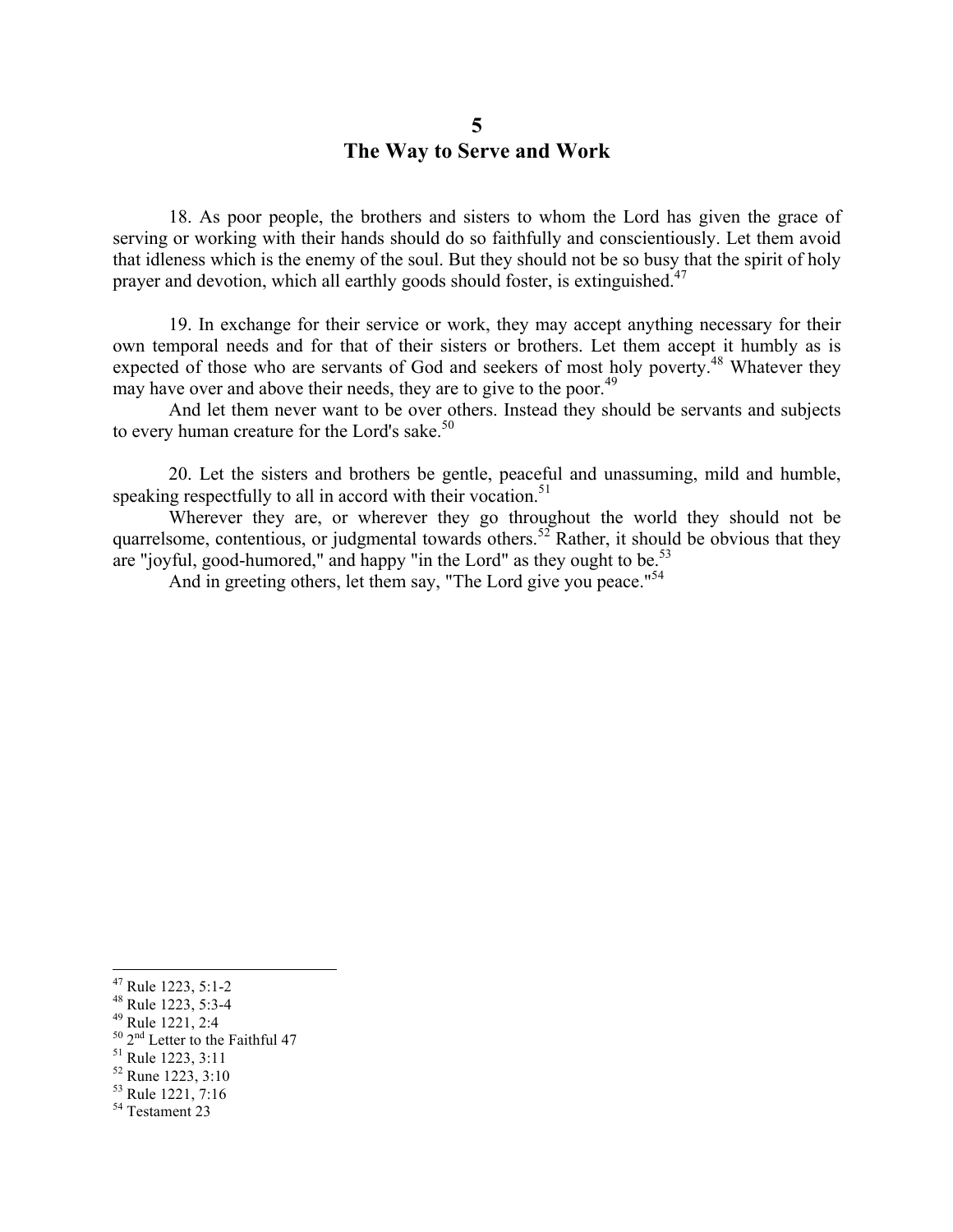## **6 The Life of Poverty**

21. All the sisters and brothers zealously follow the poverty and humility of Our Lord Jesus Christ.<sup>55</sup> "Though rich" beyond measure, Jesus emptied Himself for our sake<sup>56</sup> and with the holy virgin, His mother, Mary; He chose poverty<sup>57</sup> in this world.

Let them be mindful that they should have only those goods of this world which, as the apostle says, "having something to eat and something to wear, with these we are content.<sup>58</sup> Let them particularly beware of money.<sup>59</sup>

And let them be happy to live among the outcast and despised, among the poor, the weak, the sick, the unwanted, the oppressed, and the destitute. $60$ 

22. The truly poor in spirit,  $61$  following the example of the Lord, live in this world as pilgrims and strangers. $62$ 

They neither appropriate nor defend anything as their own. So excellent is this most high poverty that it makes us heirs and rulers of the kingdom of heaven. It makes us materially poor, but rich in virtue. $63$ 

Let this poverty alone be our portion because it leads to the land of the living. Clinging completely to it let us, for the sake of Our Lord Jesus Christ, never want anything else under heaven $64$ 

<sup>&</sup>lt;sup>55</sup> Rule 1221, 9:1<br>
<sup>56</sup> 2<sup>nd</sup> Letter to the Faithful 5<br>
<sup>57</sup> Philippians 2:7-8<br>
<sup>58</sup> Rule 1221, 9:1<br>
<sup>69</sup> Rule 1221, 9:2<br>
<sup>61</sup> The Admonitions 14:4<br>
<sup>62</sup> Rule 1223, 6:1-3<br>
<sup>63</sup> Rule 1223, 6:4<br>
<sup>64</sup> Rule 1223, 6:5-6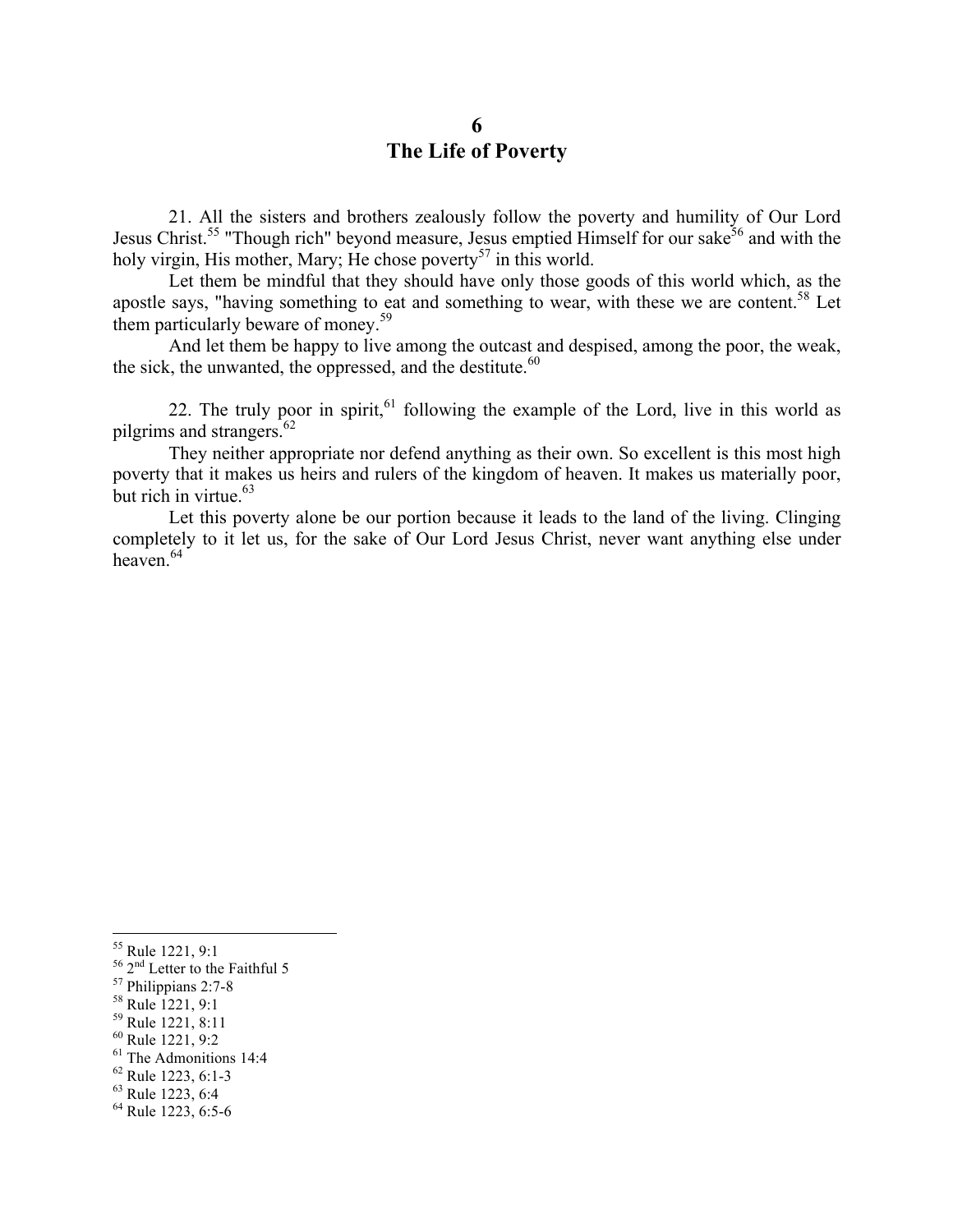## 7 **Fraternal Love**

23. Because God loves us, the brothers and sisters should love each other, for the Lord says, "This is My commandment, that you love one another as I have loved you".

Let them manifest their love in deeds.<sup>65</sup> Also whenever they meet each other, they should show that they are members of the same family. Let them make known their needs to one another.<sup>66</sup>

Blessed are they who love another who is sick and seemingly useless, as much as when that brother or sister is well and of service to them. $67$ 

Whether in sickness or in health, they should only want what God wishes for them. For all that happens to them let them give thanks to our Creator. $^{68}$ 

24. If discord caused by word or deed should occur among them, they should immediately and humbly ask forgiveness of one another even before offering their gift of prayer before the Lord.<sup>69</sup>

And if anyone seriously neglects the form of life all profess, the minister, or others who may know of it, are to admonish that person. Those giving the admonition should neither embarrass nor speak evil of the other, but show great kindness.<sup>70</sup>

Let all be careful of self-righteousness, which causes anger and annoyance because of another's sin. These in oneself or in another hinder living lovingly.<sup>71</sup>

 

<sup>&</sup>lt;sup>65</sup> Rule 1221, 11:5-6<br>
<sup>66</sup> Rule 1221, 9:10<br>
<sup>67</sup> The Admonitions 24:1-4<br>
<sup>68</sup> Rule 1221, 10:3<br>
<sup>69</sup> Matthew 5:23-24<br>
<sup>70</sup> Letter to a Minister (1219), 14-15<br>
<sup>71</sup> Rule 1223, 7:3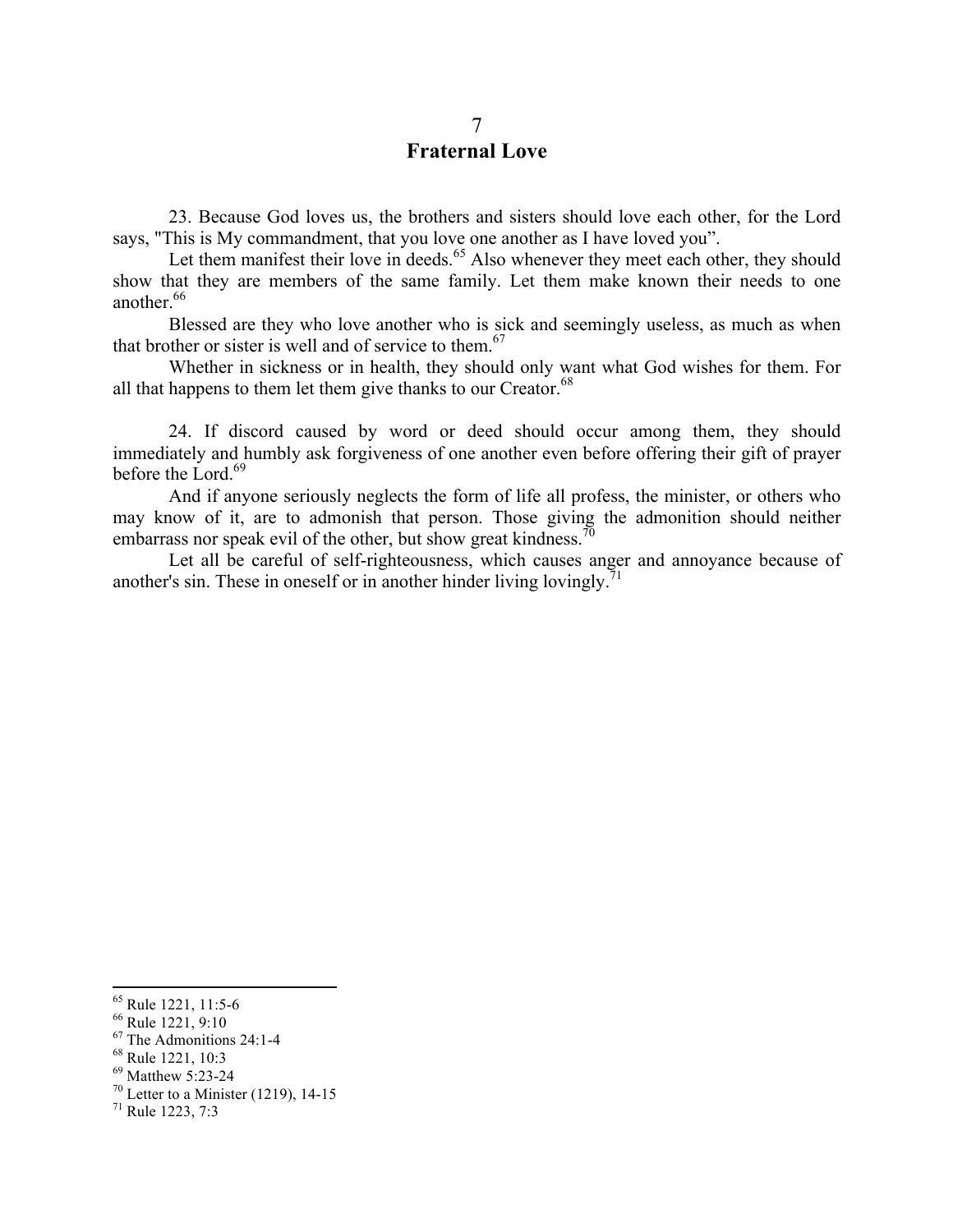## **8 The Obedience of Love<sup>72</sup>**

25. Following the example of Our Lord Jesus Christ Who made His own will one with the Father's,<sup>73</sup> the sisters and brothers are to remember that, for God, they should give up their own wills. $\frac{7}{4}$ 

Therefore, in every kind of chapter they have let them "seek first the kingdom of God and His justice,"<sup>75</sup> and exhort one another to observe with greater dedication the rule they have professed and to follow faithfully in the footprints of Our Lord Jesus Christ.<sup>76</sup>

Let them neither dominate nor seek power over one another, but let them willingly serve and obey "one another with that genuine love which comes from each one's heart".<sup>77</sup>

This is the true and holy obedience of Our Lord Jesus Christ.<sup>78</sup>

26. They are always to have one of their members as minister and servant of the fraternity whom they are strictly obliged to obey in all that they have promised the Lord to observe, and which is not contrary to conscience or this Rule.<sup>79</sup>

27. Those who are ministers and servants of the others should visit, admonish, and encourage them with humility and love.<sup>80</sup>

Should there be brothers or sisters anywhere who know and acknowledge that they cannot observe the rule according to its spirit, it is their right and duty to have recourse to their ministers.

The ministers are to receive them with such love, kindness, and sympathy that the sisters or brothers can speak and act toward them just as an employer would with a worker. This is how it should be. The ministers are to be servants of all. $81$ 

28. No one is to appropriate any office or ministry whatsoever as if it were a personal right; rather each should willingly relinquish it when the time comes.<sup>82</sup>

- 
- 
- 
- $80$  Rule 1221, 4:2
- $<sup>81</sup>$  Rule 1223, 10:4-6<br> $<sup>82</sup>$  Rule 1221, 17:4</sup></sup>
- 

 $72$  The Admonitions 3:6

<sup>&</sup>lt;sup>73</sup> 2<sup>nd</sup> Letter to the Faithful 10<br>
<sup>74</sup> Rule 1223 10:2<br>
<sup>75</sup> Matthew 6:33<br>
<sup>76</sup> Rule 1221,18:1<br>
<sup>77</sup> Rule 1221, 5:13-15<br>
<sup>78</sup> Rule 1221, 5:9<br>
<sup>79</sup> Rule 1223, 8:1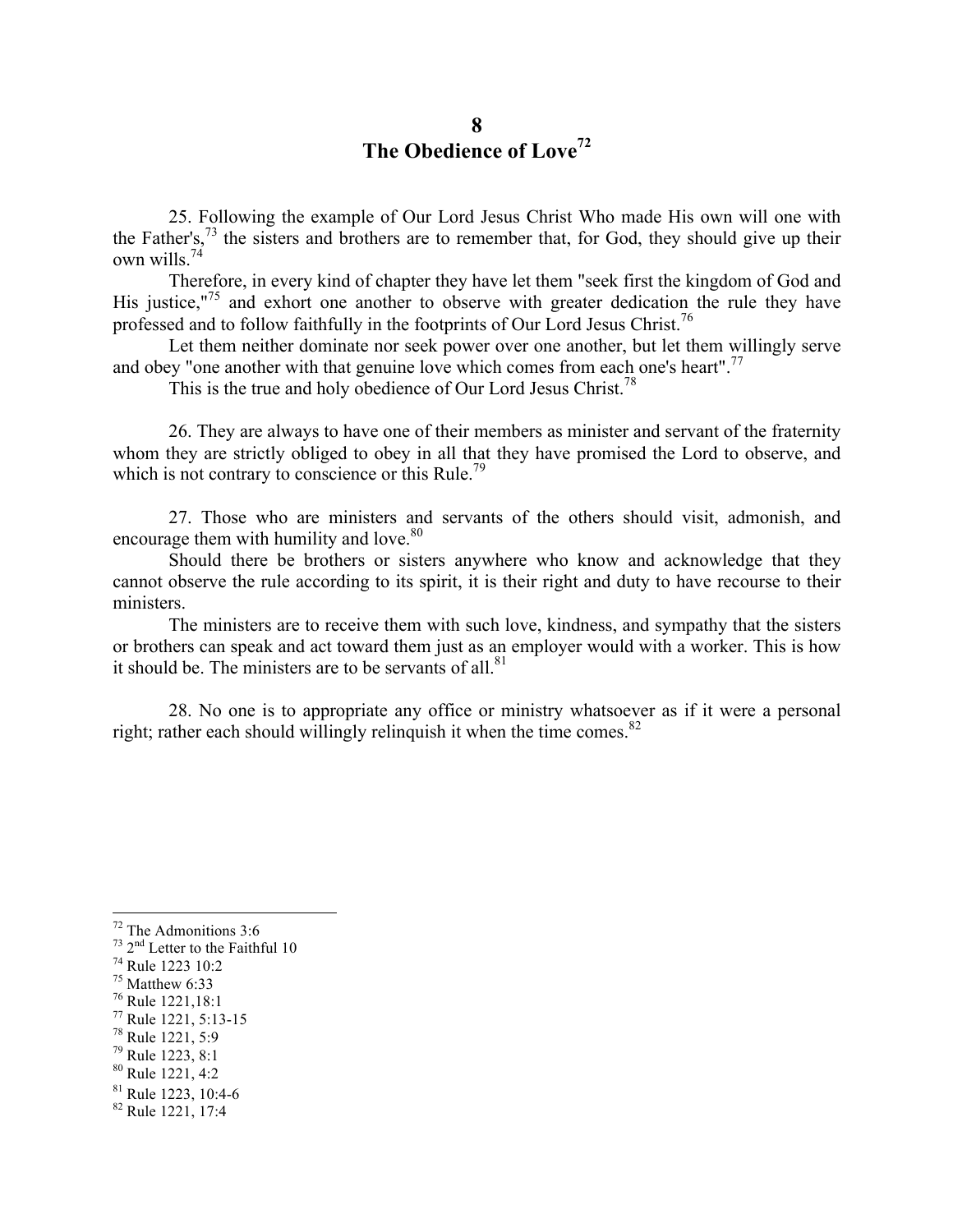## **9 Apostolic Life**

29. The brothers and sisters are to love the Lord "with their whole heart, with their whole soul and mind, and with all their strength," and to love their neighbor as themselves. <sup>83</sup>

Let them glorify the Lord in all they do. For He has sent them into the world so that they might give witness by word and work to His voice and to make known to all that the Lord alone is  $\text{God}^{84}$ 

30. As they announce peace with their lips, let them be careful to have it even more within their own hearts. $85$ 

No one should be roused to wrath or insult on their account, rather all should be moved to peace, goodwill and mercy because of their gentleness.

The sisters and brothers are called to heal the wounded, to bind up those who are bruised, and to reclaim the erring.<sup>86</sup>

Wherever they are, they should recall that they have given themselves up completely and handed themselves over totally to Our Lord Jesus Christ.

Therefore, they should be prepared to expose themselves to every enemy, visible and invisible, for the love of Him because the Lord says: "Blessed are they who suffer persecution for the sake of justice, theirs is the kingdom of heaven".<sup>87</sup>

31. In that love which is God all the brothers and sisters, whether they are engaged in prayer, or in announcing the word of God, or in serving, or in doing manual labor, should strive to be humble in everything. They should not seek glory, or be self-satisfied, or interiorly proud because of a good work or word God does or speaks in or through them.<sup>88</sup> Rather in every place and circumstance, let them acknowledge that all good belongs to the most high Lord and Ruler of all things. Let them always give thanks to Him from Whom we receive all good.<sup>89</sup>

<u> 1989 - Jan Samuel Barbara, margaret e</u>

<sup>&</sup>lt;sup>83</sup> 1<sup>st</sup> Letter to the Faithful 1:1<br><sup>84</sup> Letter to the Entire Order 8:9<br><sup>85</sup> Legend of the Three Companions 58<br><sup>86</sup> Rule 1221, 16:10-12<br><sup>88</sup> Rule 1221, 17:5-6

<sup>89</sup> Rule 1221 17:17